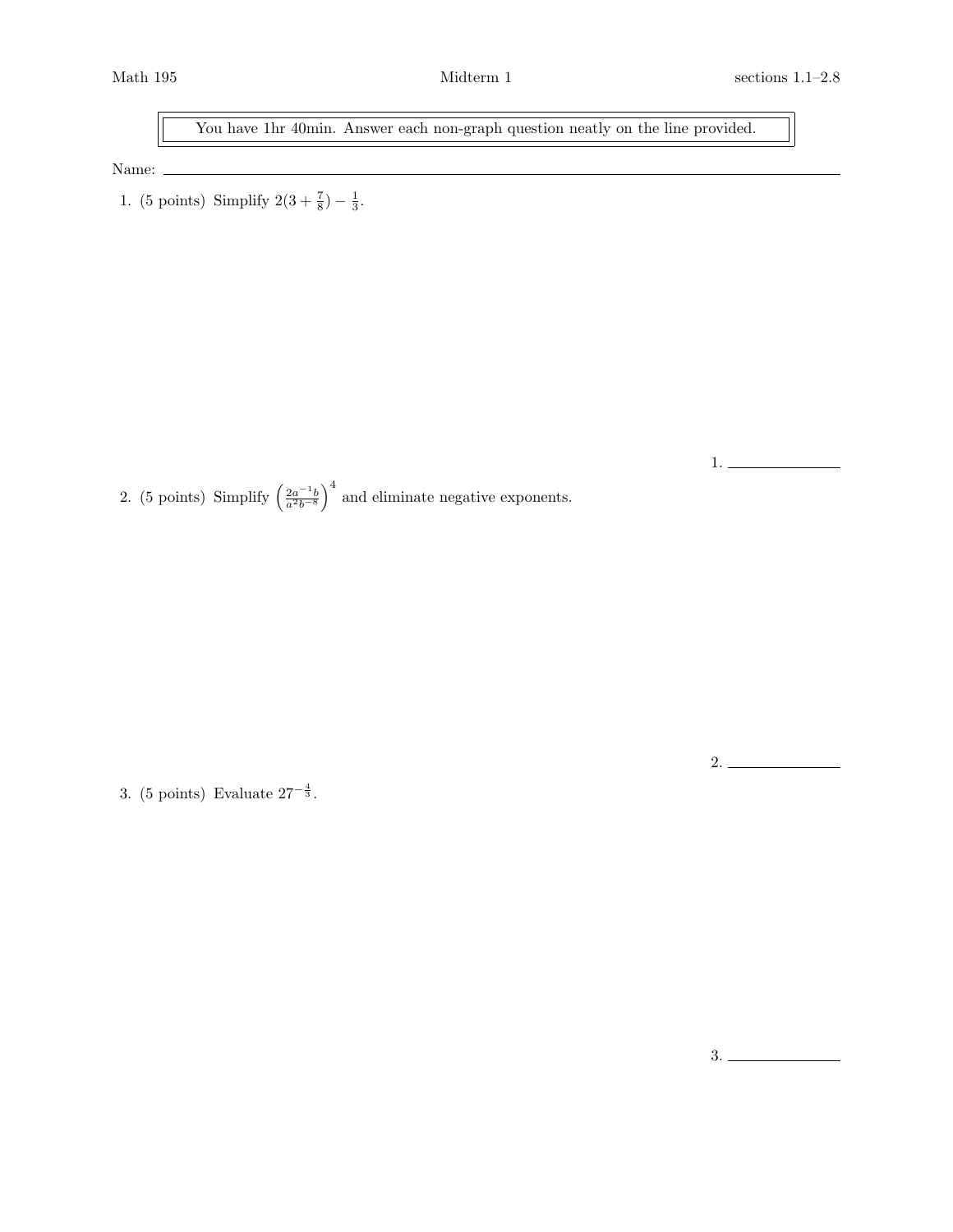4. (5 points) Factor  $-5x^3 + 20x$  completely.

5. (5 points) Perform the multiplication  $\frac{2x^2-50}{x^2-16} \cdot \frac{3x+12}{x+5}$  and simplify.

6. (5 points) Perform the addition  $1 - \frac{x+1}{x+9}$  and simplify as one fraction.

5.

4.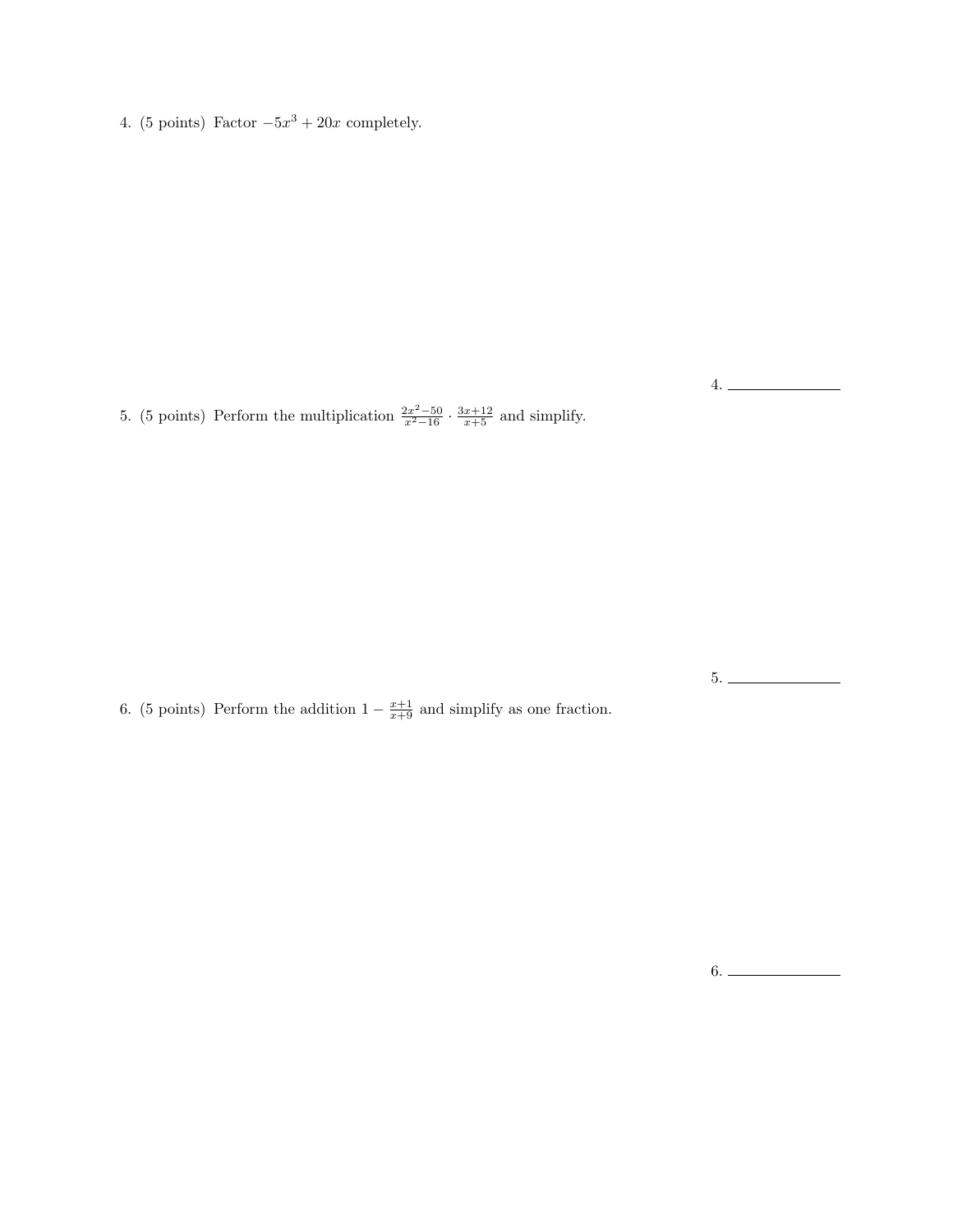7. (5 points) Find all solution x of  $2x^2 = 32$ 

8. (5 points) Solve the equation  $PV = nRT$  for R.

8.

9. (5 points) Solve the inequality  $x^2 + 4x - 5 < 0$ . Express your answer using interval notation.

 $9.$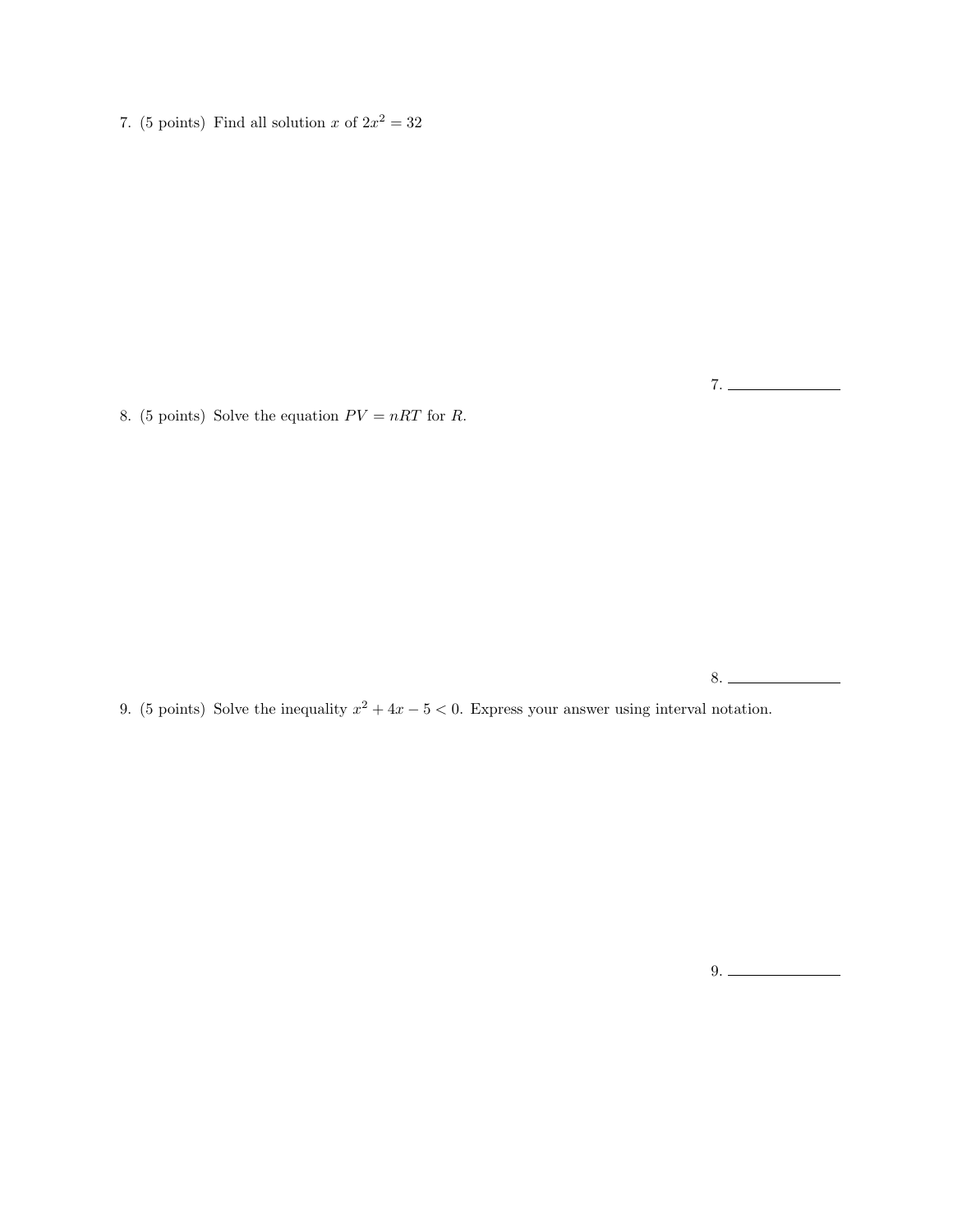10. (5 points) Find the radius of the circle  $x^2 + 10x + y^2 = 0$ 

10.

11. (5 points) Find the y-intercept of the line through the points  $P(6, -6)$  and  $Q(8, -1)$ .

11.

12. (5 points) Evaluate and simplify  $h(2a-1)$  when  $h(x) = \frac{x^2+1}{2}$ .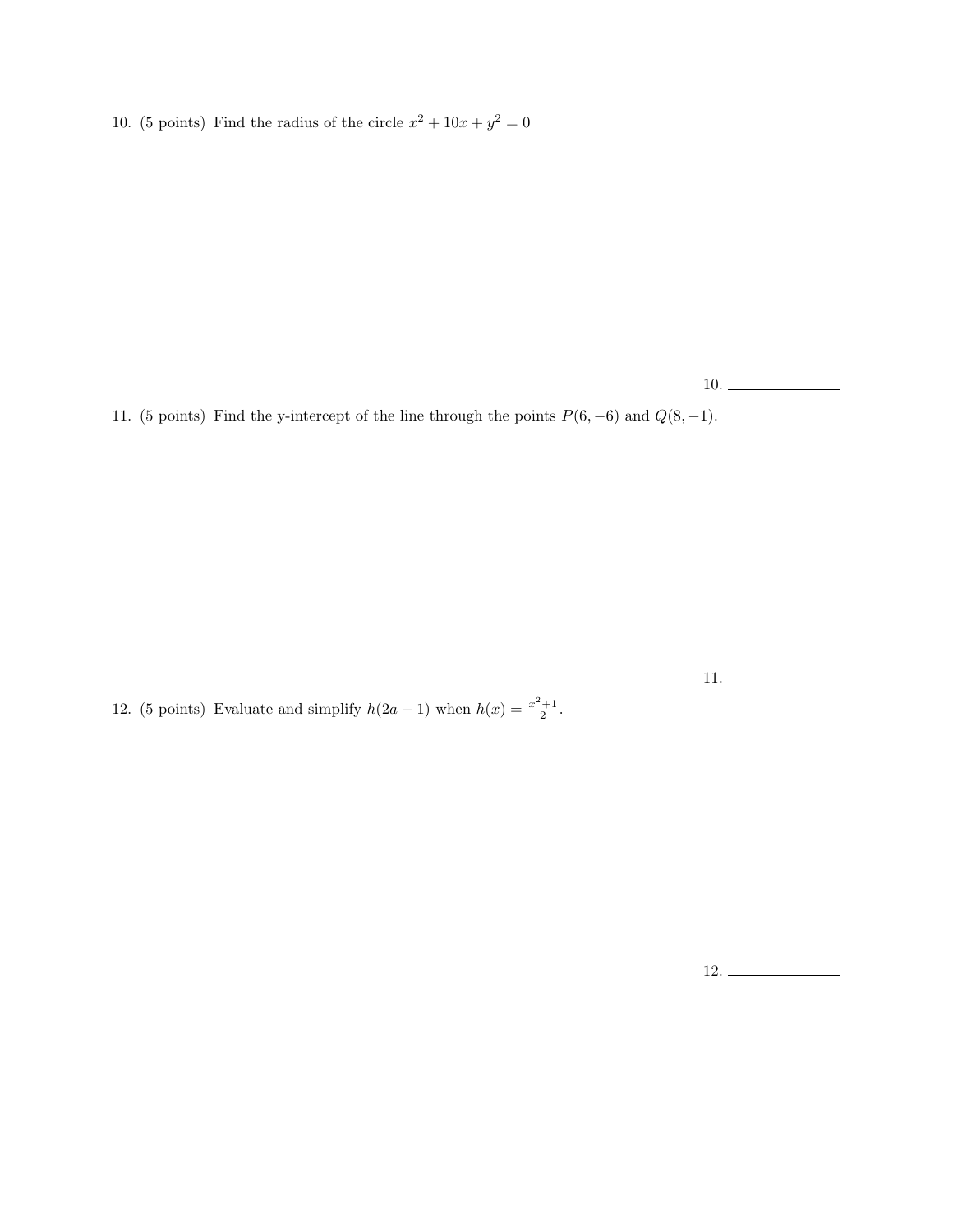13. (5 points) Find the domain of  $f(t) = -\sqrt{2t-9}$ . Express your answer in interval notation.

13.

14. (5 points) Use the graph of  $f$  (no pic here) to find the intervals on which  $f$  is decreasing.

14.

15. (5 points) Determine the net change of r between  $t = 4$  and  $t = 8$  when  $r(t) = 4 - \frac{t}{4}$ .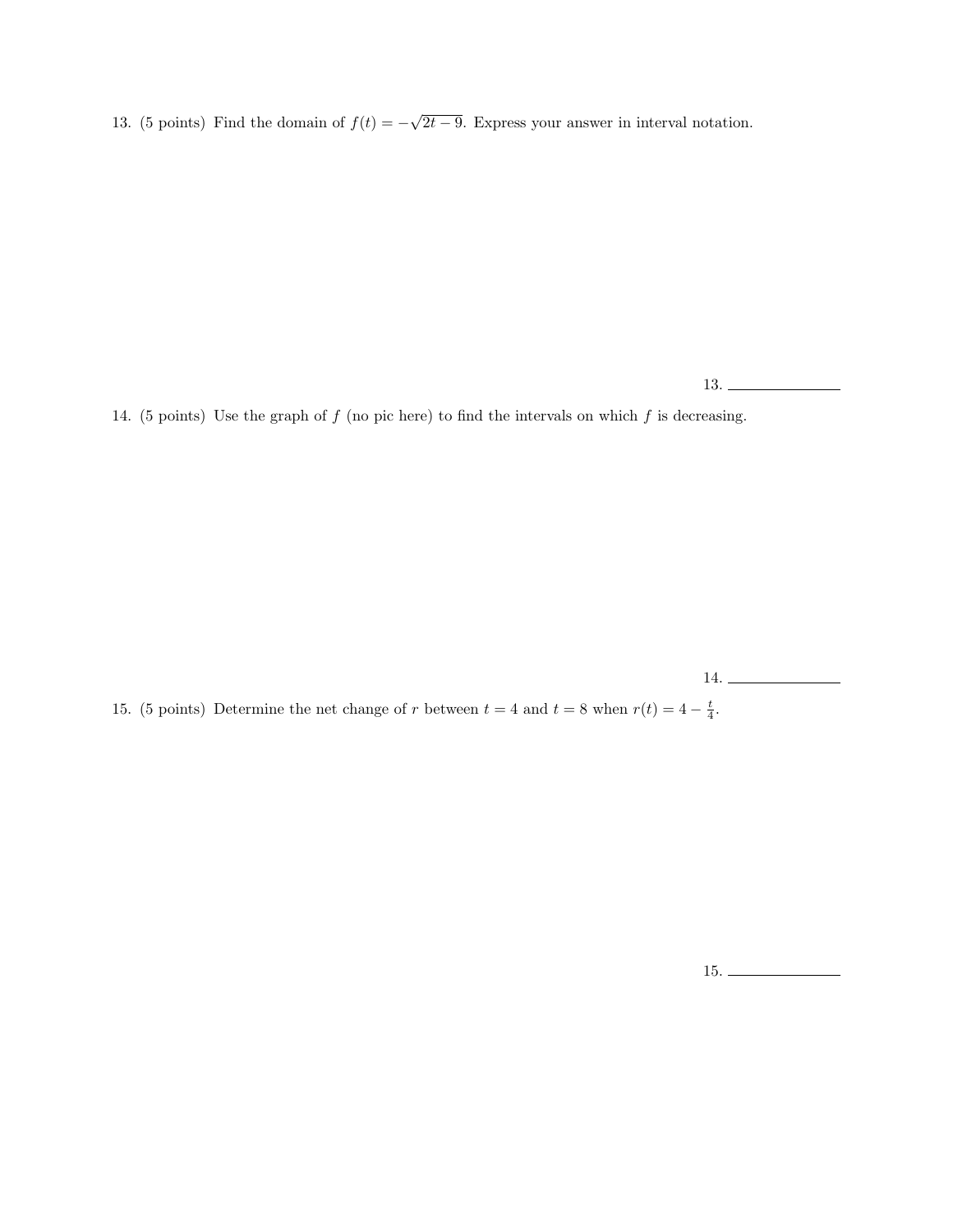16. (5 points) Evaluate  $f(g(10))$  when  $f(x) = 2x - 3$  and  $g(x) = 6 - x^2$ .

16.

17. (5 points) Evaluate  $f^{-1}(-23)$  when  $f(x) = 7 - 5x$ .

17.

18. (5 points) Sketch the graph  $y = |x + 10| - 3$  not by plotting points but by transforming a known graph. Label all intercepts on your sketch. State the domain and range using interval notation.